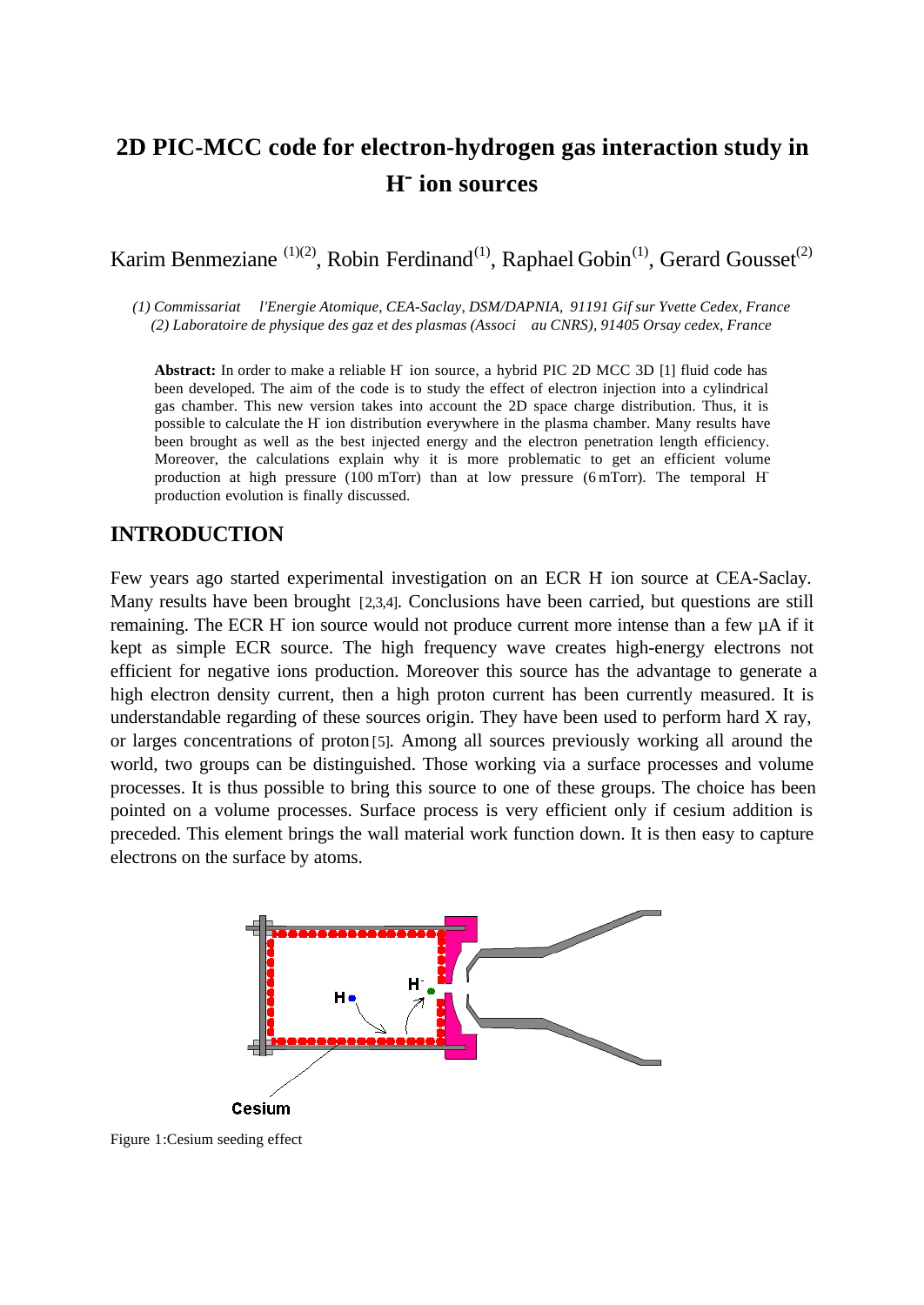The studied ECR source procuresses a large amount of hydrogen atoms. It would be a very good H- ions production surface source if the emphasis were not laid on a long lifetime. On contrary large source of atoms are not desired for H volume production study.

ECR ion sources have an important advantage, which is their long lifetime in continuous running mode. Nowadays, Filament source like give important current of H- ion. Thus, the idea is to use the ECR source as an electron source. The beam extracted from the source is supposed to be injected into a second chamber which is actually the same gas chamber just separated by a grid system. Those electrons would relax their energy, heat the plasma but no microwave is required in this second chamber. For many years, the process leading to H- ion is getting well known. It is called the dissociative attachment (D-A) [6]

 $e_{slow}$  +  $H_2(v>9) \rightarrow H + H$ .

Such reactions have a threshold zero for vibrational levels larger than nine. Then, it is essential to have hydrogen molecules in a vibrational state higher than 9 with large density. To make them (most of  $H(y>9)$ ), electrons with energies around 20 eV are needed. To obtain an efficient source of H ions, injecting electron in a hydrogen gas chamber appears to be a good solution. For these reasons a stainless steel grid with 5 mm mesh gap has been introduced in the source and huge improvement have been observed. It is then possible to move that grid at different position. This structure is supposed to stop the microwave energy. It is also possible to polarize the grid. A double grids system is expected to improve the electron injection into the second chamber. Many other applications of the grid would be brought. It is thought to build a grid in a magnetic material to decrease the effect of the transversal magnetic field in that second chamber. It would have the effect of an electron filter generally used in such a sources. A transversal magnetic field is used to avoid fast electrons in the production zone (only slow electrons are desired in this zone for the D-A). If a grid were made of a magnetic material an inductive magnetic field would appear. This field is in the so called 'driver zone' and is not wanted in the second chamber.

## **CALCULATION DESCRIPTION**

To enlarge the understanding, a PIC 2D MCC3D code has been developed. The aim of the code is to understand phenomena under the interaction between an electron beam and hydrogen gas in the H-production chamber, and especially if there is a specific place where the H ions are produced inside the chamber. Injecting an electron beam into a chamber is not as easy as it seems. The system becomes anisotropic which makes it quite totally different from other type of sources more symmetric (multicusps). To overcome the anisotropies configurations it is obligatory to favor a particle technique instead of a Boltzmann code generally supposes a weak anisotropy. The code is articulated in two parts: The Monte Carlo code with collision (MCC) associated with a PIC code and a 'Fluid code'. The MCC consists in creating electrons with an initial energy on the front edge of the second chamber. The PIC code is in charge of calculating the space charge field, which forces the movement of charged particles. The second kind of code named here 'fluid code' is used to determine the vibrational excitation  $H_2$  molecules and get the  $H$  production rates.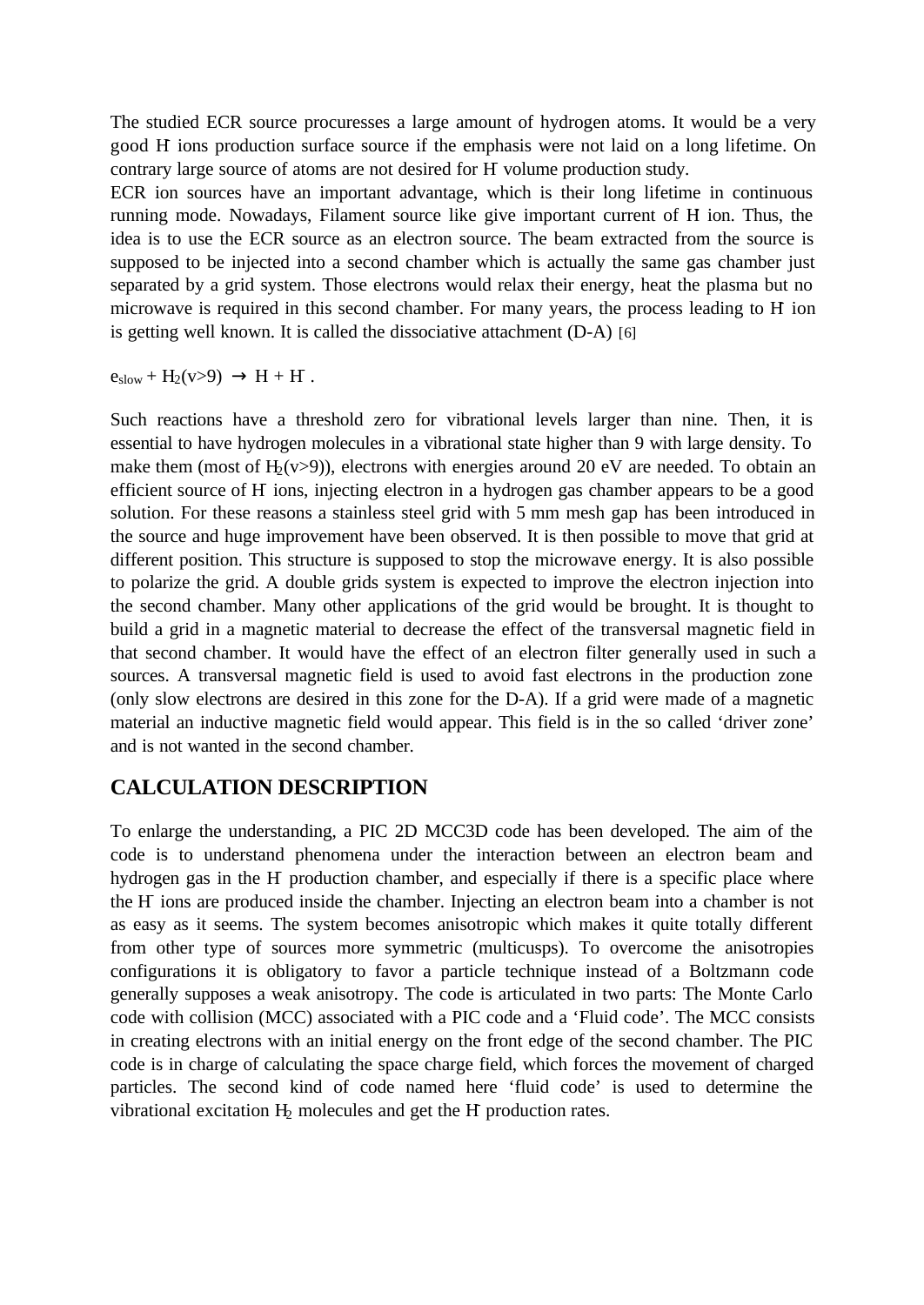

Figure 2:Diagram of the simulation status at the left. Initially the chamber radius was 1cm and the length 5cm. The electron beam is also 1cm radius. At the right is shown the radial mesh.

The MCC code keeps track of electron and their interaction with the gas including 27 processes: two rotational excitations, three vibrational excitations, four triplet state excitations, eight singlet state excitations. These processes are all described in the Table 1 and 2.

| Process                                                                                                 | <b>Reaction</b>                                                                                                                                                                             | Threshold reaction (eV) |
|---------------------------------------------------------------------------------------------------------|---------------------------------------------------------------------------------------------------------------------------------------------------------------------------------------------|-------------------------|
| Elastic collision                                                                                       | е + Н, → е + Н,                                                                                                                                                                             | л.                      |
| rotational excitation                                                                                   | $\overline{e + H_2(X^1\Sigma_g^+, v=0, j=0)} \rightarrow e + H_2(X^1\Sigma_g^+, v=0, j=2)$                                                                                                  | 0.044                   |
| rotational excitation                                                                                   |                                                                                                                                                                                             | 0.073                   |
| vibrational excitation                                                                                  | $\frac{e + H_2 (X_1 \overline{Y}_e^+, v=0, j=1) \rightarrow e + H_2 (X_1 \overline{Y}_e^+, v=0, j=3)}{e + H_2 (X_1 \overline{Y}_e^+, v=0) \rightarrow e + H_2 (X_1 \overline{Y}_e^+, v=1)}$ | 0.516                   |
| vibrational excitation                                                                                  | $e + H_2 (X^1 \Sigma_{\varepsilon}; v=0) \rightarrow e + H_2 (X^1 \Sigma_{\varepsilon}; v=2)$                                                                                               | 1.0                     |
| vibrational excitation                                                                                  | $e + H_2 (X^1 \Sigma_{s}^+, v=0) \rightarrow e + H_2 (X^1 \Sigma_{s}^-, v=3)$                                                                                                               | 1.46                    |
| Electronic excitation $b^3\Sigma_n$ <sup>+</sup>                                                        | $e + H_2 (X^1 \Sigma_{\varepsilon}^+) \rightarrow e + H_2 (b^3 \Sigma_{\nu}^+)$                                                                                                             | 10.0                    |
| Electronic excitation $c^3\Pi_n$                                                                        | $e + H_2^-(X^1\Sigma_{\epsilon}^+) \rightarrow e + H_2^-(c^3\Pi_u)$                                                                                                                         | 12.3                    |
| Electronic excitation $a^3\Sigma_g$ <sup>+</sup>                                                        | $e + H_2(X^1\Sigma_{\sigma}^+) \to e + H_2(a^3\Sigma_{\sigma}^+)$                                                                                                                           | 12.0                    |
| Electronic excitation $e^3\Sigma_n$ <sup>+</sup>                                                        | $e + H_2(X_1\Sigma_{\varepsilon}^+) \to e + H_2(e_1\Sigma_{\varepsilon}^+)$                                                                                                                 | 13.22                   |
| Electronic excitation $B^1\Sigma_n$ <sup>+</sup>                                                        | $e + H_2(X^1\Sigma_*^+) \to e + H_2(B^1\Sigma_*^+)$                                                                                                                                         | 12.7                    |
| Electronic excitation $C^1\Pi_n$                                                                        | $e$ + H <sub>2</sub> (X <sup>1</sup> $\sum_{\epsilon}$ <sup>+</sup> ) $\rightarrow$ e + H <sub>2</sub> (C <sup>1</sup> $\Pi$ <sub>u</sub> )                                                 | 12.4                    |
| Electronic excitation $E^1 \Sigma_{\sigma}$ <sup>+</sup> -F <sup>1</sup> $\Sigma_{\sigma}$ <sup>+</sup> | $e + H_2 (X^1 \Sigma^{-+}_{s}) \rightarrow e + H_2 (E^1 \Sigma^{-+}_{s} - F^1 \Sigma^{-+}_{s})$                                                                                             | $\overline{13}$         |
| Electronic excitation $B^{\prime 1} \overline{\Sigma}_{n}^+$                                            | $e + H_2(X^{1} \overline{\Sigma_{g}}^{+}) \rightarrow e + H_2(B^{1} \overline{\Sigma_{u}}^{+})$                                                                                             | 14.8                    |
| Electronic excitation $D^1\Pi_n$                                                                        | $e + H_2(X_1\Sigma_{\varepsilon}^+) \to e + H_2(D_1\Pi_{\varepsilon})$                                                                                                                      | 14.9                    |
| Electronic excitation $B''^{1}\Sigma_{n}$ <sup>+</sup>                                                  | $e + H_2(X^1\Sigma_{s}^+) \to e + H_2(B^2^1\Sigma_{s}^+)$                                                                                                                                   | 15.5                    |
| Electronic excitation $D^{\prime 1}\Pi_{n}$                                                             | $e + H_2(X^1\Sigma_{s}^{-1}) \rightarrow e + H_2(D^1\Pi_{n})$                                                                                                                               | 15.6                    |
| lonization                                                                                              | e + H , → 2e + H ,+                                                                                                                                                                         | 15.4                    |

Table 1:Chemistry of the PIC code, two rotational excitation, three vibrational excitation, four triplet state excitation, eight singlet state excitation, one ionization [7, 8].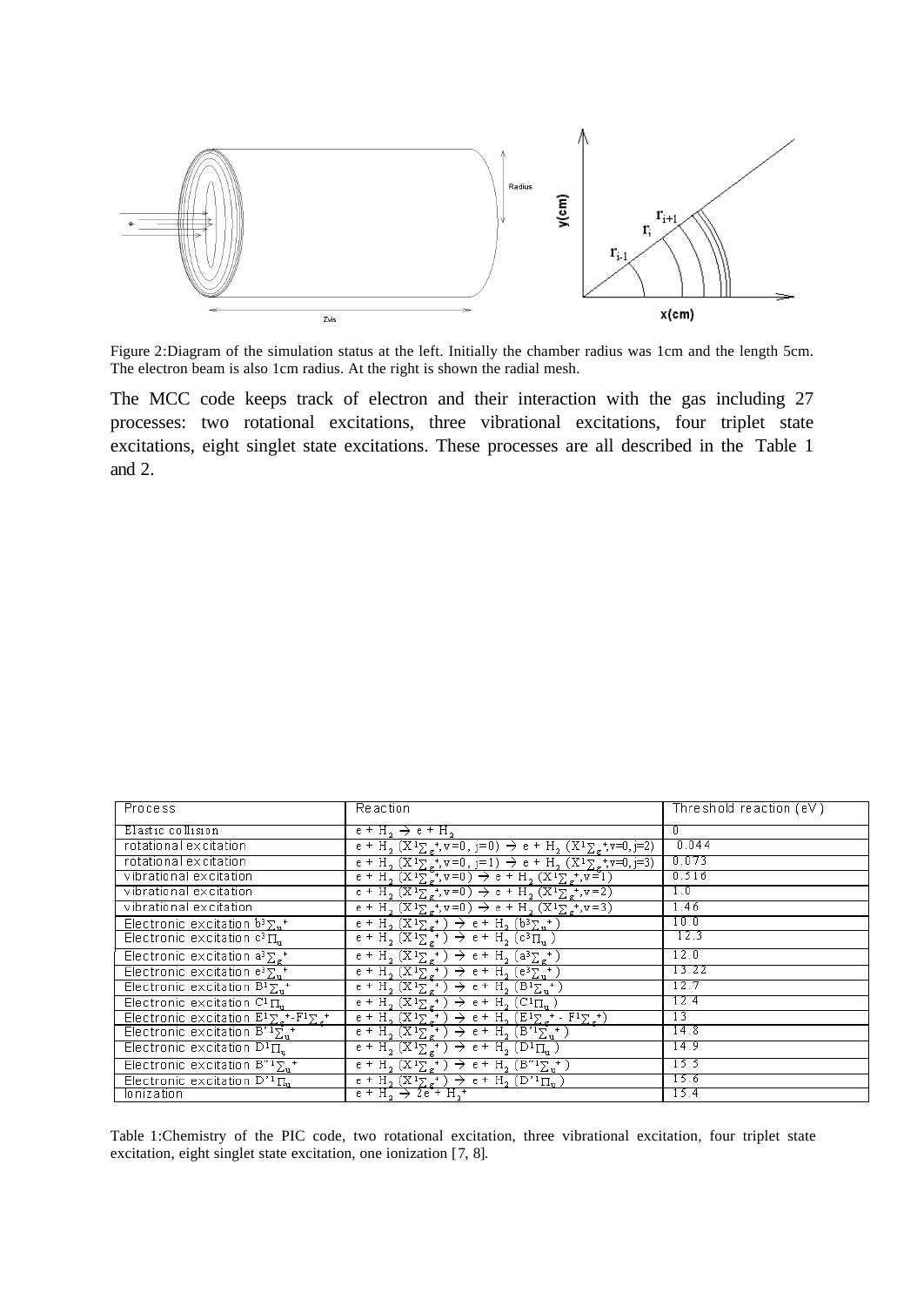| Process                                                                                  | Branching ratio |
|------------------------------------------------------------------------------------------|-----------------|
| $H_2$ (b <sup>3</sup> $\Sigma_n$ <sup>+</sup> ) $\rightarrow$ H(1s) + H(1s)              | $\chi=1$        |
| $\rightarrow$ H(1s) + H(1s) +hv<br>$H_{\overline{2}}$<br>$(0^3 \Pi_u)^2$                 | $\chi = 1$      |
| $\rightarrow$ H(1s) + H(1s) +hv<br>Н.,<br>۰<br>(asy.                                     | $\chi=1$        |
| $H_2$ (e <sup>3</sup> $\Sigma$<br>$\rightarrow$ H(1s) + H(1s) +hv                        | $\chi=1$        |
| $\rightarrow$ H(1s) + H(21)<br>Н,<br>$(D^3\Pi_{\rm u})$                                  | $\chi = 0.298$  |
| $\rightarrow$ H(1s) + H(2I)<br>Н,<br>$\left(\mathbb{B}^n 1_{\sum_{\mathbf{u}}^+}\right)$ | $X=0.967$       |
| Н,<br>$\rightarrow$ H(1s) + H(21)<br>$^{\prime 1}$ H                                     | $\gamma = 1$    |

Table 2: Processes used to calculate hydrogen atoms by dissociation.

Excitation, ionization and dissociation are thus considered. Two types of positive ions are included in the present model.  $H_3^+$  and  $H_2^+$  ion kinetics are especially very fundamental ion studies when low energy are involved:

 $H_2 + H_2^+ \rightarrow H_3^+ + H + 1.71eV$ 

To determine the relative importance of atomic positive ion concentration created by ionization of atoms, we take into account the kinetic of atoms, their volume creation and their loss at the walls. Atomic hydrogen are thus very important in the global kinetic of the system and are considered as shown on the equation above. Their loss takes place at the wall recombination giving hydrogen molecules:

H(1s) + wall → (1/2)H<sub>2</sub> (X<sup>1</sup>Σ<sub>g</sub><sup>+</sup>,v=0) (γ=10<sup>-2</sup>)[9],

γ depends on the wall material (for iron [10]  $\gamma=10^{-4}$ , for stainless steel [11] 0.07  $\leq \gamma \leq$  0.15). As result of the model prediction, the concentration of H atoms is too low to have a large concentration of H<sup>+</sup> ions by electron ionization. The  $\frac{[H]}{[H_2]}$ [H]  $\frac{[1]}{[2]}$  order of magnitude can be under 10<sup>-</sup>

 $2$ . Moreover, due to the low energy of electrons the dissociation ionization by electron impact of  $H_2$  molecules is also inefficient. Thus,  $H^+$  ions production can be considered as negligible. Electron's cross section data of mechanisms considered in the present calculation are from two sources, J.Loureiro [ 12] for low kinetic energy and H.Tawara [ 13] for higher energy than 40 eV.

To determine the electron rate coefficient involved in the vibrational H<sub>2</sub> molecule kinetics, it is necessary to have some informations on electron energy distribution function 'EEDF'. The MCC code permits to have an estimation of EEDF in energy mesh as:

$$
f_e(E) = \frac{n_e(r,t)}{\Delta V \Delta E}.
$$

Where  $n_{\rm e}$ ,  $\Delta V$ ,  $\Delta E$  are the number of electrons and the volume, and the energy width of each cell, respectively. According the last definition, the function fe(E) is normalized to the local electron density  $\mathbf{p}(r,t)$ . This function is thus the number of electrons per unit volume with energy between E- $\Delta E$  and E+ $\Delta E$  (in eV). In the H ion source community it is well know that negative ion production is related with the incident power. Actually this power depends on the discharge current which itself is related with the electron density owing to the following expression:  $I=e.n_e.v$ , where v is the electron drift velocity.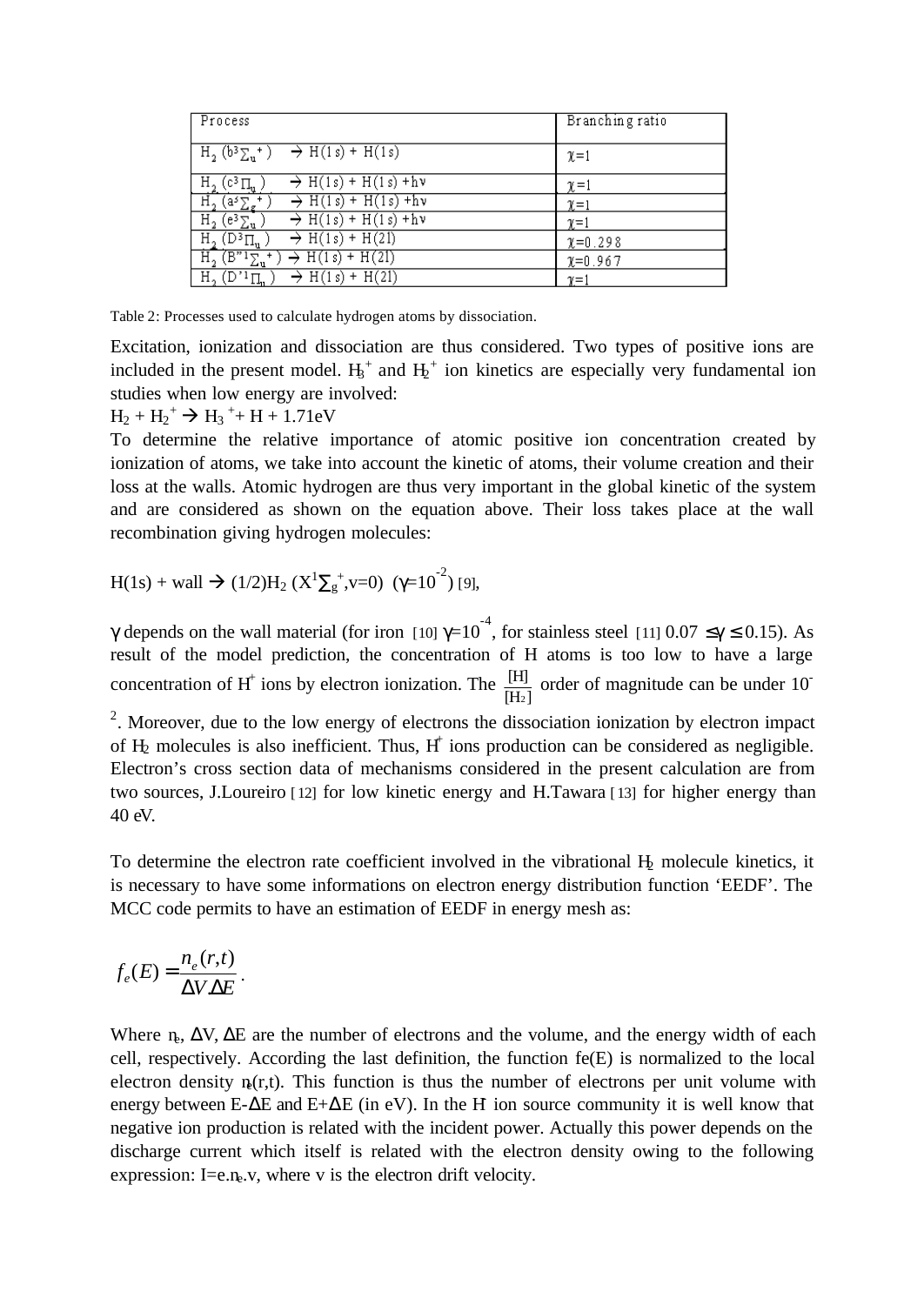As it is not possible to consider the movement of each electron, the use of computing techniques is necessary. To do the most of the calculation time, each computed particle so called 'macro-particle' or 'super-particle' is actually considered as many real particles (Bundle of particles) with a specific weight larger than 1. Thus, the number of calculated 'macroparticle' can be reduced and the number of real particles considered in the physics can be high. If this weight initially injected becomes too large, no-charge space compensation would appear and causes wrong calculation. To avoid such difficulties the weight is then gradually introduced for stability convenience of the code. This number is calculated from the following exponential function:  $Weight(t) = FW*(1-e^{-t/\tau})$ .

FW is the final weight to be achieved. The choice of this final weight is very important. If this factor is too large, time step will be too short and calculation time increases considerably divergences could appear. An ideal one seems to be  $10<sup>5</sup>$  real particles in a 'macro-particle'.



Figure 3:Bad eedf statistic given by a  $10^7$  weight

Figure 4: Reasonable statistic obtained by  $10^5$  weight.

The Figure 3 compared to the Figure 4 show how this is important. The EEDF have been calculated at the same plasma conditions. For the first distribution:  $10^7$  particles per 'macroparticle' are injected when they are only  $10<sup>5</sup>$  in the second one. Indeed, if the weight got down the calculation precision would be better but the calculation time increases considerably. Calculation time is the only weakness of such a code, usually very reliable. This weight is a compromise between expected precision and short calculation time.

A PIC code has been used to determine the charge space field by solving the Poisson equation every  $10^{-11}$ s which is the Maxwell time :

$$
\frac{1}{r} \cdot \frac{\partial r \cdot E_r}{\partial r}(r, z, t) + \frac{\partial E_z}{\partial z}(r, z, t) = \frac{e \cdot (n_+ - n_e)}{e_0}
$$

It is thus possible to calculate the electric field, which forces and modifies charge particle motion all over the chamber. The calculation is completed through a spatial discretization, which is constant along z-axis but varies along radius to maintain a constant ring area (Figure 2)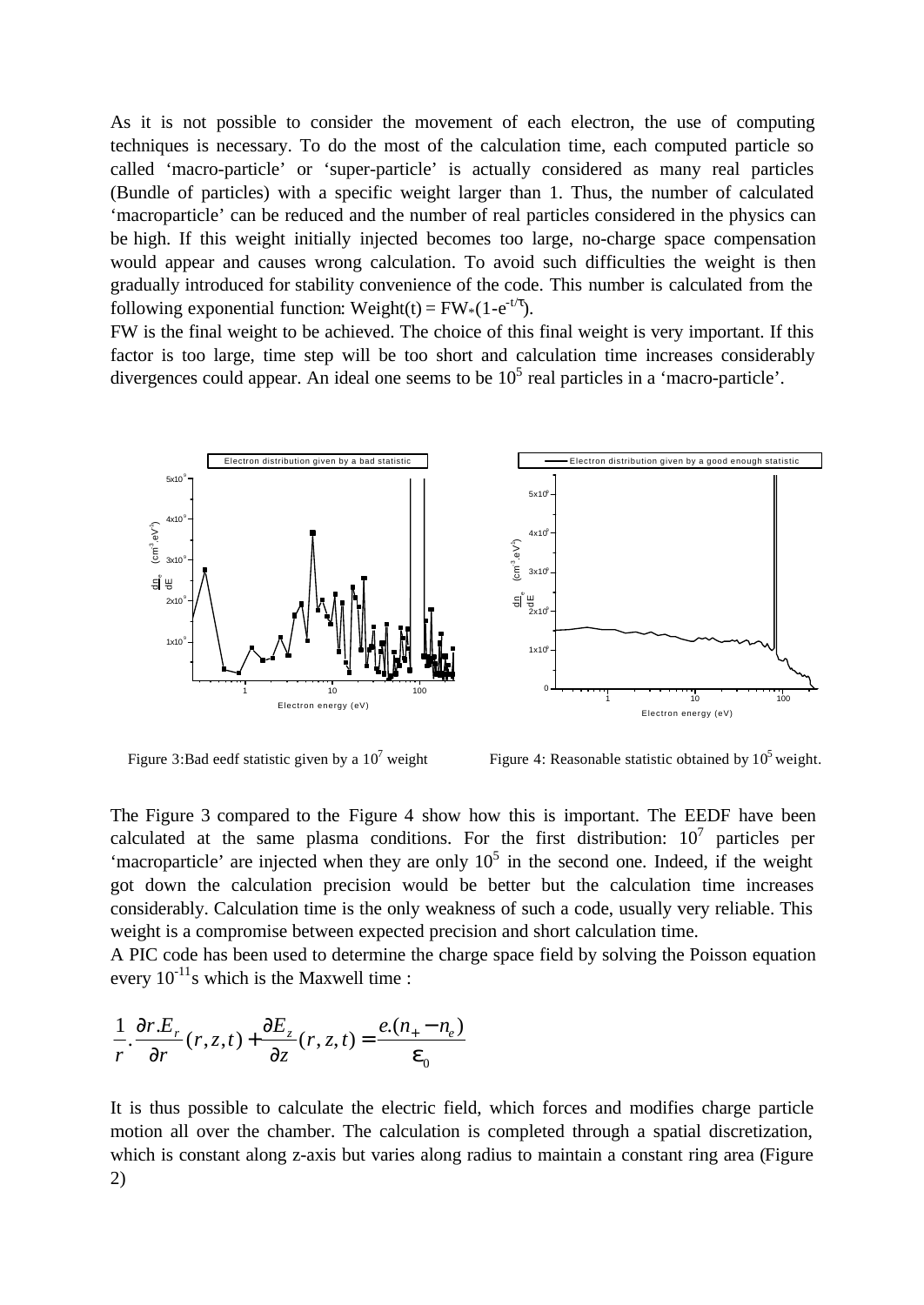#### **THE FLUID CODE**

As result of the first part of the code, the electron rate coefficient of the reactions involving the  $H_2(v)$  molecules kinetic are calculated in the second part of the model.

This second part is a heavy particle kinetic code called fluid code in the rest of this paper to shortcut. This code is in charge of calculating the vibrational molecule distribution and their transports. The H ion production is then calculated. H ions are created thanks to the dissociative attachment process previously described. H<sub>2</sub> molecules in the vibrational states are necessary to obtain a large source rate for H- ions. This part includes four of the dominant processes such e-V, E-V, V-T V-V.

All vibrationnal excitation source terms are described in the Table 3.

| Reaction                                                                                          | Name                            |
|---------------------------------------------------------------------------------------------------|---------------------------------|
| $e + H_2(w) - e + H_2(v)$                                                                         | $e-V$                           |
| $e + H_2(v) \rightarrow e + H_2((B^1, C^1\Pi_u))$<br>$\rightarrow e + H_2(X^1\Sigma_g, v^*) + hv$ | $E-V$                           |
| $H_2 + H_2(v+1)^{-1} H_2 + H_2(v)$                                                                | $V-T$<br>Molecular contribution |
| $H + H_2(v) - H + H_2(v + k)$                                                                     | $V-T$<br>Atomic contribution    |
| $H_2(w-1) + H_2(v+1) - H_2(w) + H_2(v)$                                                           | $V-V$                           |

| Table 3: Vibrational molecule excitation processes with each coefficient |  |
|--------------------------------------------------------------------------|--|
|--------------------------------------------------------------------------|--|

Once all source terms have been calculated, vibrational molecules can be considered by solving the master equation. The global source term is composed by a sum of all processes source term. It gives the floowing transport equation.

$$
\left(\frac{\partial N_{\nu}}{\partial t}\right)_{\!\!\!\nu-\nu}+\left(\frac{\partial N_{\nu}}{\partial t}\right)_{\!\!\!\!E-V}+\left(\frac{\partial N_{\nu}}{\partial t}\right)_{\!\!\!\!V-T}^m+\left(\frac{\partial N_{\nu}}{\partial t}\right)_{\!\!\!\!V-T}^a+\left(\frac{\partial N_{\nu}}{\partial t}\right)_{\!\!\!\!V-T}=di\,\mathbf{F}_{H2}
$$

This equation can be solved by a Rung-Kutta method respecting the boundary conditions. Those conditions are mainly a flux equal to zero at the center, and the Miles condition at the edge.

$$
\Gamma_{H}(r=R) = \frac{\mathbf{g}_{H} N_{H2} \mathbf{a}_{H} v_{mH}}{4(1 - \mathbf{g}_{H} / 2)}
$$

This last condition is initially a condition for atoms, but it can be adapted for molecules knowing that  $\Gamma_H = -2.\Gamma_{H2}$ . The Miles condition becomes:  $\Gamma_{H2}(v)(r=R) = -\frac{1}{2} \cdot \frac{\mathbf{g}_{H} N_{H2} \cdot \mathbf{a}_{H} v_h}{4(1 - \mathbf{g}_H/2)}$  $H_{H2(v)}(r=R) = -\frac{1}{2} \cdot \frac{\mathbf{g}_{H} N_{H2} \cdot \mathbf{a}_{H} N_{mH}}{4(1-\mathbf{g}_{H}/2)}$  $\boldsymbol{g}_{\!\scriptscriptstyle H}$ .N $_{\scriptscriptstyle H2}$ .a  $\Gamma_{H2(v)}(r=R) = -\frac{1}{2} \cdot \frac{\mathbf{g}_{H,IVH2,CH1,V}m_{H1}}{4(1-\mathbf{g}_{H}/2)}$ .

The H ion calculation gets possible thanks to a balance equation [14]:

$$
N_{H-} = \frac{n_e \sum_{v=0}^{v=14} N_v C_{att}(v)}{n_e.K_{rec} + N_H.K_{det} + \frac{1}{t_d}}
$$
  

$$
C_{att}(v) = \int f_e(E) . v_e(E) S_{ad}(v, E) dE
$$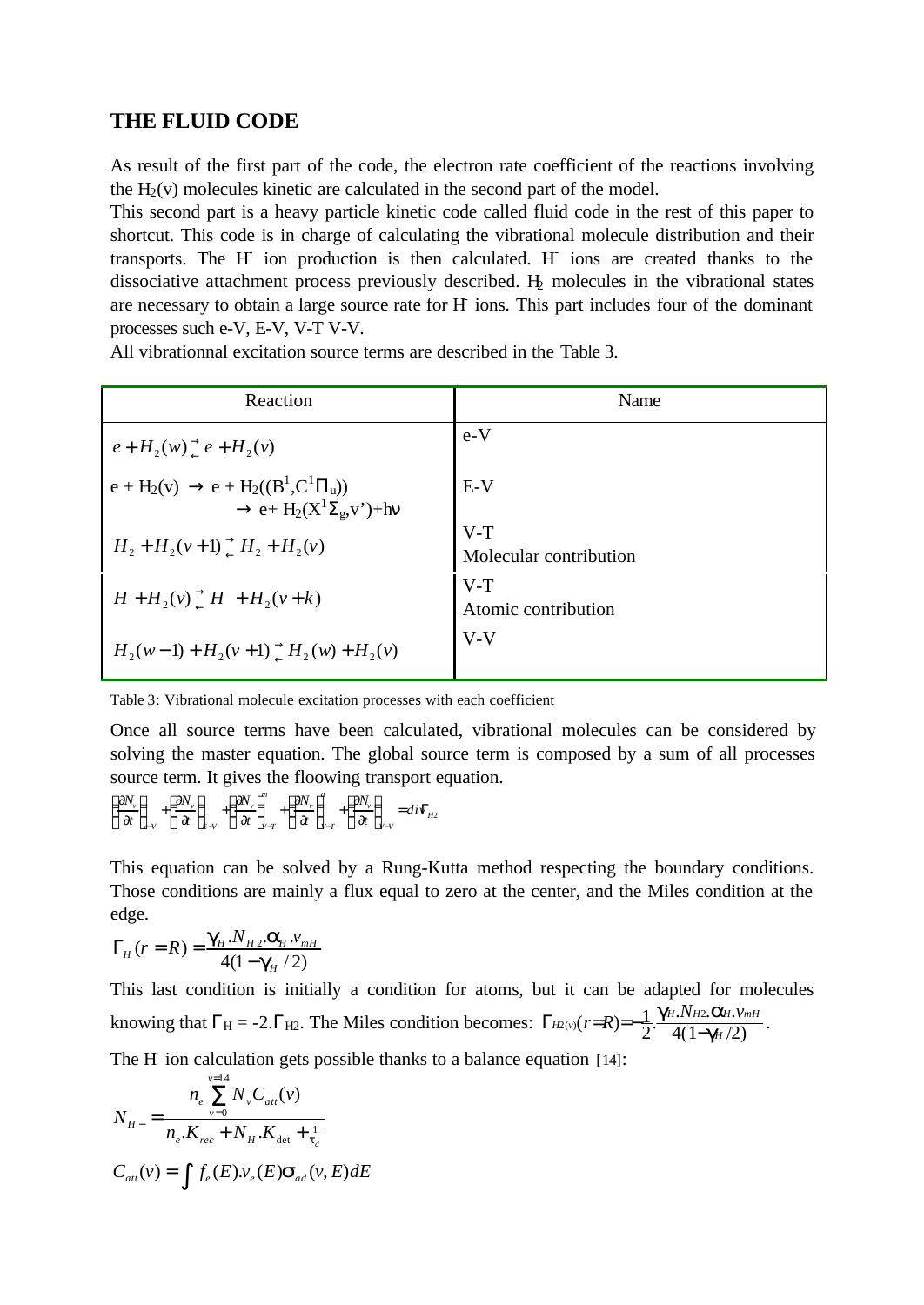The above equation has been used to obtain the results presented in this paper first part. The second part takes into account H- transport which is obviously not done by the formula above.

 $K_{\text{rec}}$  is the H- ion recombination coefficient. It is corresponding to the losses term for the reaction:

H - + ions  $\rightarrow$  neutrals  $K_{\text{rec}} = 2.10^{-7} \text{ cm}^3 \text{.} \text{s}^{-1}$ 

 $K_{\text{det}}$  and  $K_{\text{e}}$  are H ion detachment coefficient with hydrogen atoms and electrons respectively. The first one is corresponding to the losses term for the reaction:

H -  $+ H \rightarrow H_2 + e \quad K_{det} = 1.8 \, 10^{-9} \, \text{cm}^3 \cdot \text{s}^{-1}$ 

The second process corresponds to:

H -  $+ e \rightarrow H + 2e$   $K_e = 7.6 10^{-9} cm^3 \cdot s^{-1}$ 

It is clear that atoms are very important to give a realistic calculations. Among all particles involved the excited molecule calculation atome play an important role. Thus, atoms are not only calculated in the PIC-MCC but some of them are determined thanks to the fluid code. Even if atoms from the  $H_3^+$  conversion  $(H_2 + H_2^+ \rightarrow H_3^+ H + 1.71$ eV) are most another type of atoms calculation are integrated by including an additional dissociation branch. It is the dissociation from the vibrational level number 15, all other molecules below this threshold give H- considering the conditions previously introduced. This vibrational dissociation is modeled as shown below:

 $H_2(15) + e \rightarrow H + H^* + e$ ,  $H_2(15) + H \rightarrow H + H^* + H$  $H_2(15) + H_2 \rightarrow H + H^* + H_2$ 

Each  $H<sub>2</sub>(15)$  molecules calculated automatically give two atoms.

#### **RESULTS AND DISCUSSION**



Figure 5: eedf obtained by injecting 40 mA electron beam at 40 eV in 100 mTorr of hydrogen gas.

For a start a 1D PIC has been developed, with an assumption based on electric fields negligible along the z-axis. A first calculation has been performed for 40 mA of 40 eV electron beam injected in 100 mTorr pressure hydrogen gas chamber at a temperature of 300 K. The EEDF obtained after two days calculation is represented on the Figure 5. The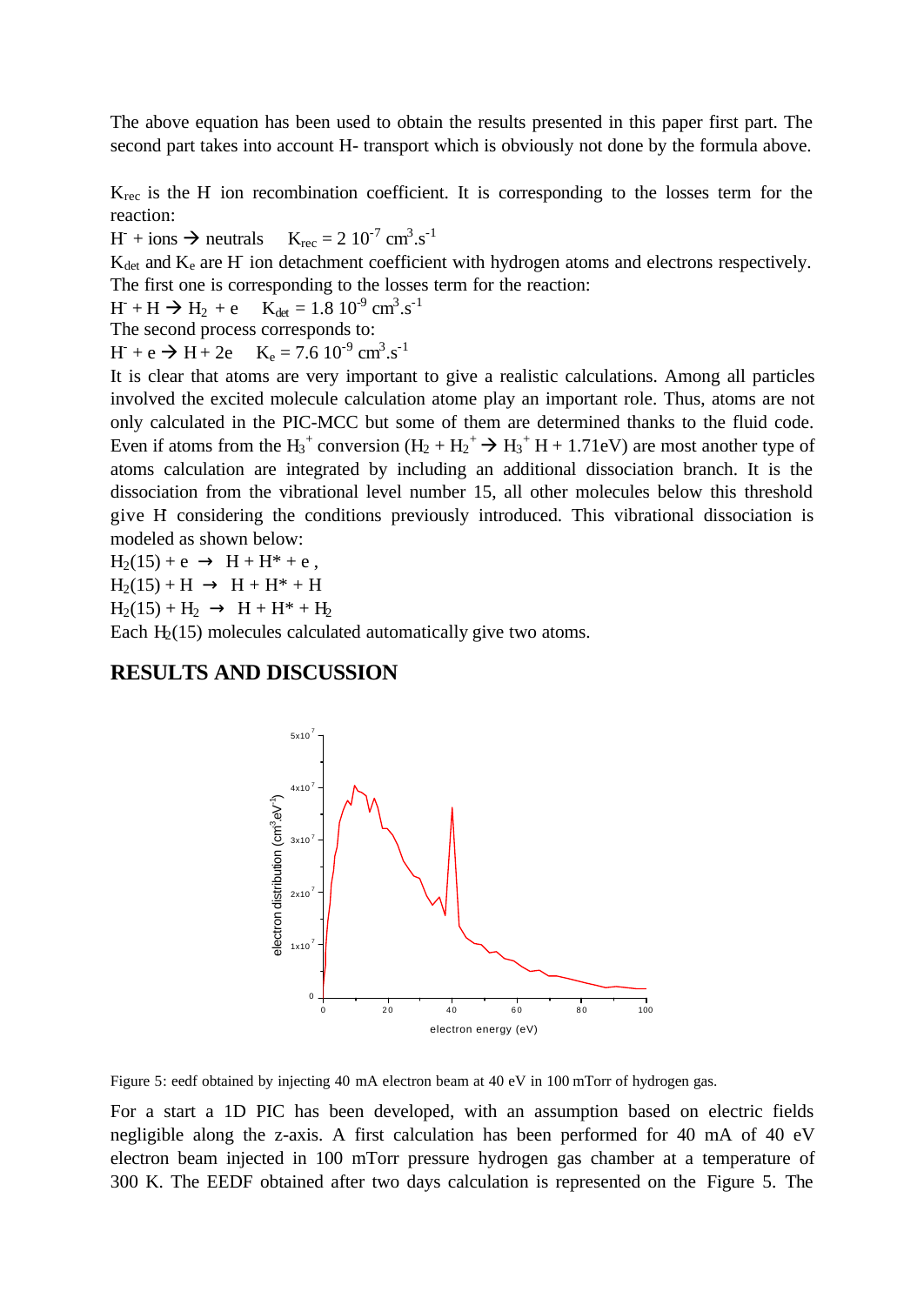EEDF tail spreads over 40 eV and denotes the electron acceleration due to the space charge. This is typically the electron energy distribution function used to determine the vibrational distribution.

Vibrational molecule calculation on the Figure 6 seems to be satisfying. The distribution converges at 0.146 ms corresponding to calculation times previously given. At 0.089 ms, the atomic population is not set yet [11]. It is due to non-equilibrium between E-V processes and atomic V-T. This effect gets compensated after 0.125 ms.



Figure 6: Evolution of the eedf with the time at 100 mTorr with a 40 mA electron beam at 40 eV.

The electron energy distribution function and the vibrational distribution are known at every point of the chamber. It is then possible to calculate the H ion source rate profile in 2D space even if the H ions transport is not done. For ion sources development, we can point out the source rate profile for negative ions. This profile is represented in Figure 7 by the ratio: H ion source term over the term of losses.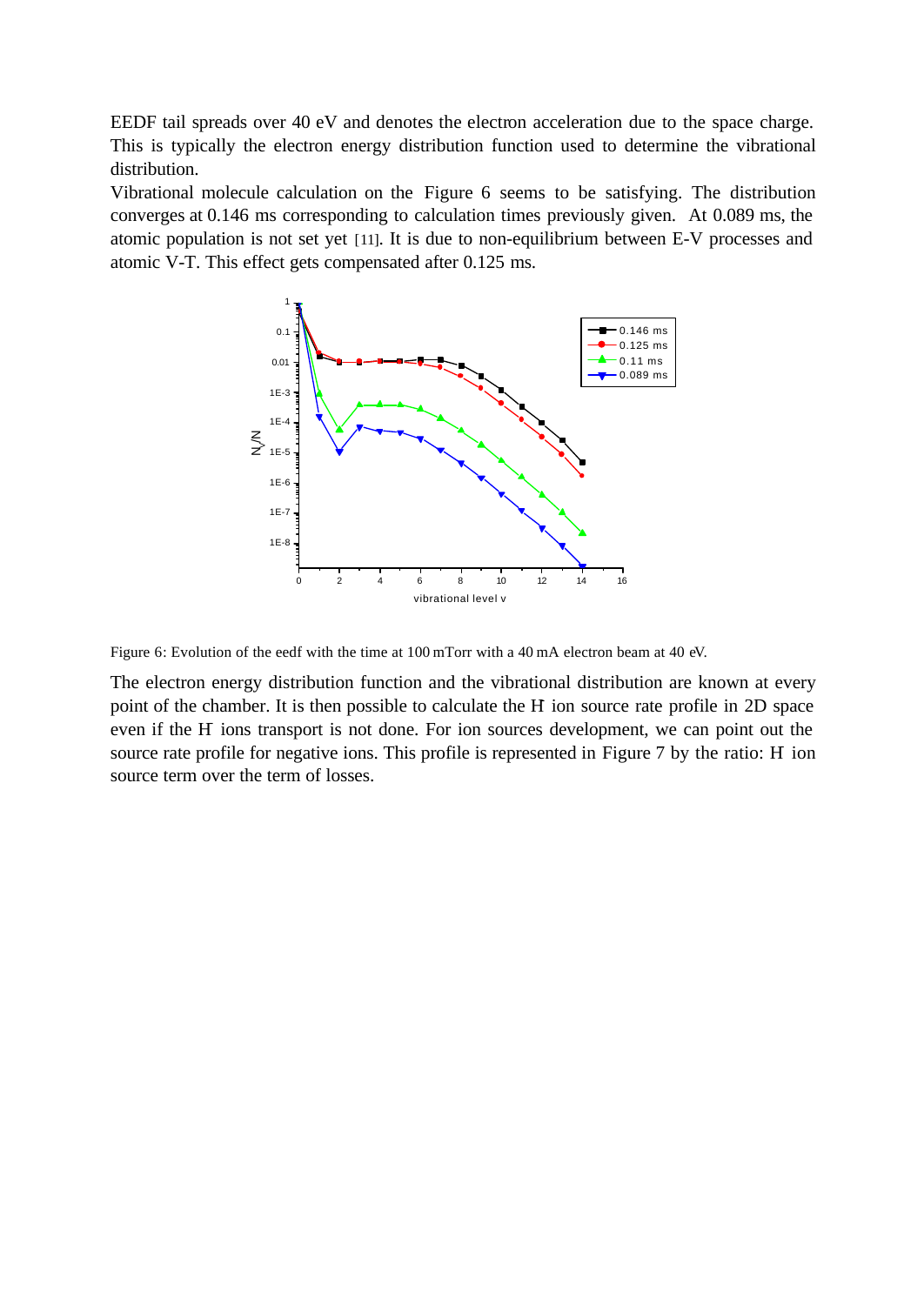

Figure 7: Distribution of H ions production in 2D view for 40 mA electron beam of 40 eV injected in a hydrogen gas chamber at a pressure of 100 mTorr. The H- transport has also been calculated and no big different are noticed.

The maximum H ion production is spread up to 2 or 3 cm. It actually shows the electron efficiency through the z-axis. It also has been demonstrated by the Nietzche code [15] that Hions are destroyed 3 cm from the origin point they took place.

At the same time experimental measurements aimed to injected electrons into a second chamber confirm this result. This experiment consists to introduce a polarized stainless grid inside an ECR ion source to control the energy of the injected electrons. The maximum current is measured when the grid is placed between 2 and 3cm form the extraction electrode. A grid at 3 cm seems to be better. The experimental result is exposed at the end of this paper on the Figure 15. The Figure 8 shows how H- ion production and electron are related, which is quite expected considering the equation used to calculate the H- ion production. This result confirms the idea that 100 mTorr is a too high pressure for the H- ion production. For such a source a ratio of  $2.3 \times 10^{-2}$  is too small to be acceptable.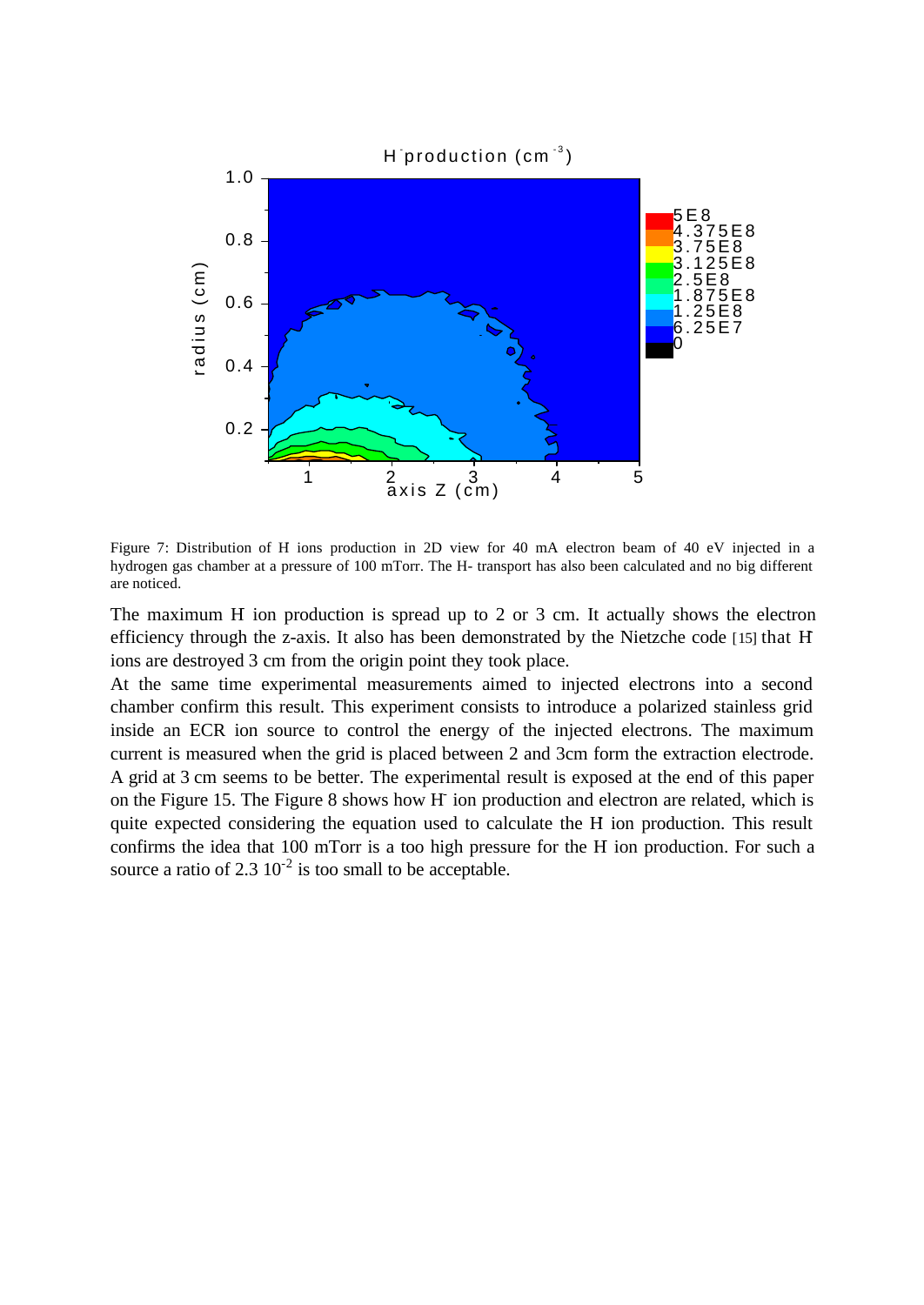

Figure 8: Average value of H ions over electron density ratio along the radius.

Results previously showed are obtained at 100 mTorr. At this pressure, many reasons can intervenes in the low H ion concentration. This pressure carries more atomic hydrogen and consequently brings a high destruction level. This plasma configuration increases the ionization and raises the mutual neutralization, which is a reason of H lose. Every efficient H ion source works at a very low pressure (between 1 and 10 mTorr) because of the pumping system, that is another reason why it is interesting to be able to get the pressure down.



Figure 9: Electron density as a function of the current discharge for 6 and 8 mTorr by injecting electron beam at 80 eV.

Many difficulties are coming with this purpose of reducing the pressure. Decrease the pressure has the consequence to increase the free mean path of electron. If one wants a reasonable number of events taking place inside the chamber, it is important to enlarge it. For instance reducing the pressure by a factor of ten involves an enlargement of radius by a factor of  $\sqrt{10}$ . If so, cells areas become ten times bigger. Important consequences on the stability of the Poisson equation would be noticed. To keep cells size at the same dimension one has to increase cells number by a factor of 10. In that case the calculation time would be affected. To work this out, the solution is to include a solenoidal magnetic field in the calculation. For the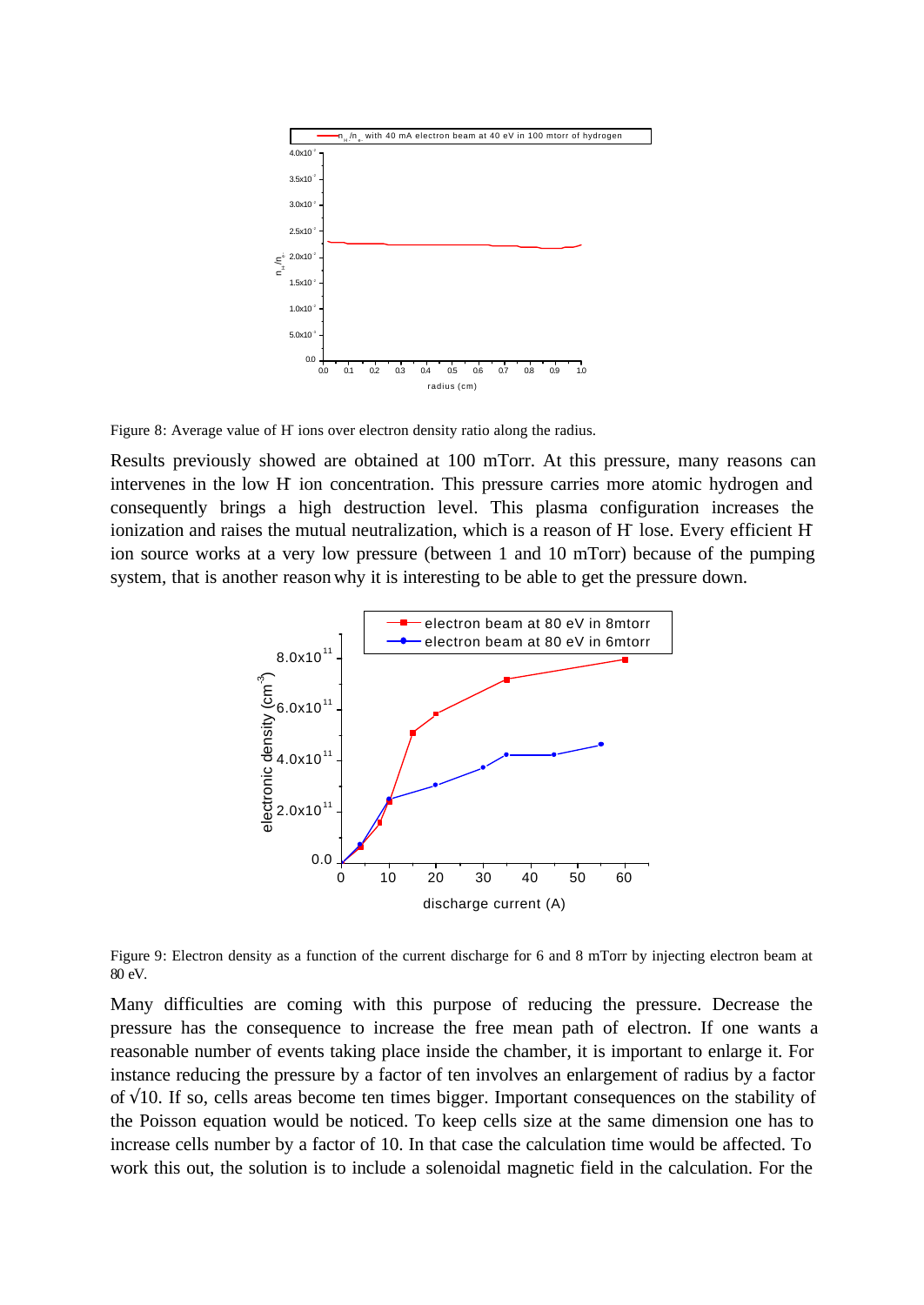moment a constant magnetic field equal to 1200 Gauss [16] is considered. It is in consequence, possible to achieve a pressure down to 6 mTorr. The Figure 9 shows how relevant are the results obtained for 6 and 8 mTorr since it has already been measured with filament source at the same conditions.

The analysis of the Figure 7 obviously reveals that H space distribution is not homogeneous. The non-existent electric field along the z-axis hypothesis is not correct. It has been then decided to solve the Poisson equation in two dimensions.

## **FIRST RESULTS FOR THE 2D CALCULATION**

Very promising results are obtained after having adapted the 1D code to a 2D PIC. In additional an H transport routine makes the calculation more realistic. One can observe a real improvement of the EEDF with the time (Figure 10) and can compare this curve with the one displayed on the Figure 4. Both are obtained in the same condition. The plasma thermalization goes a lot quicker in the 2D version (Figure 4). This improvement is characterized by a 2D EEDF magnitude higher at low energy range and inferior at higher range than 80 eV (the EEDF spreading reduces at high energy).





The vibrational distribution function is very satisfying as presented on the Figure 11: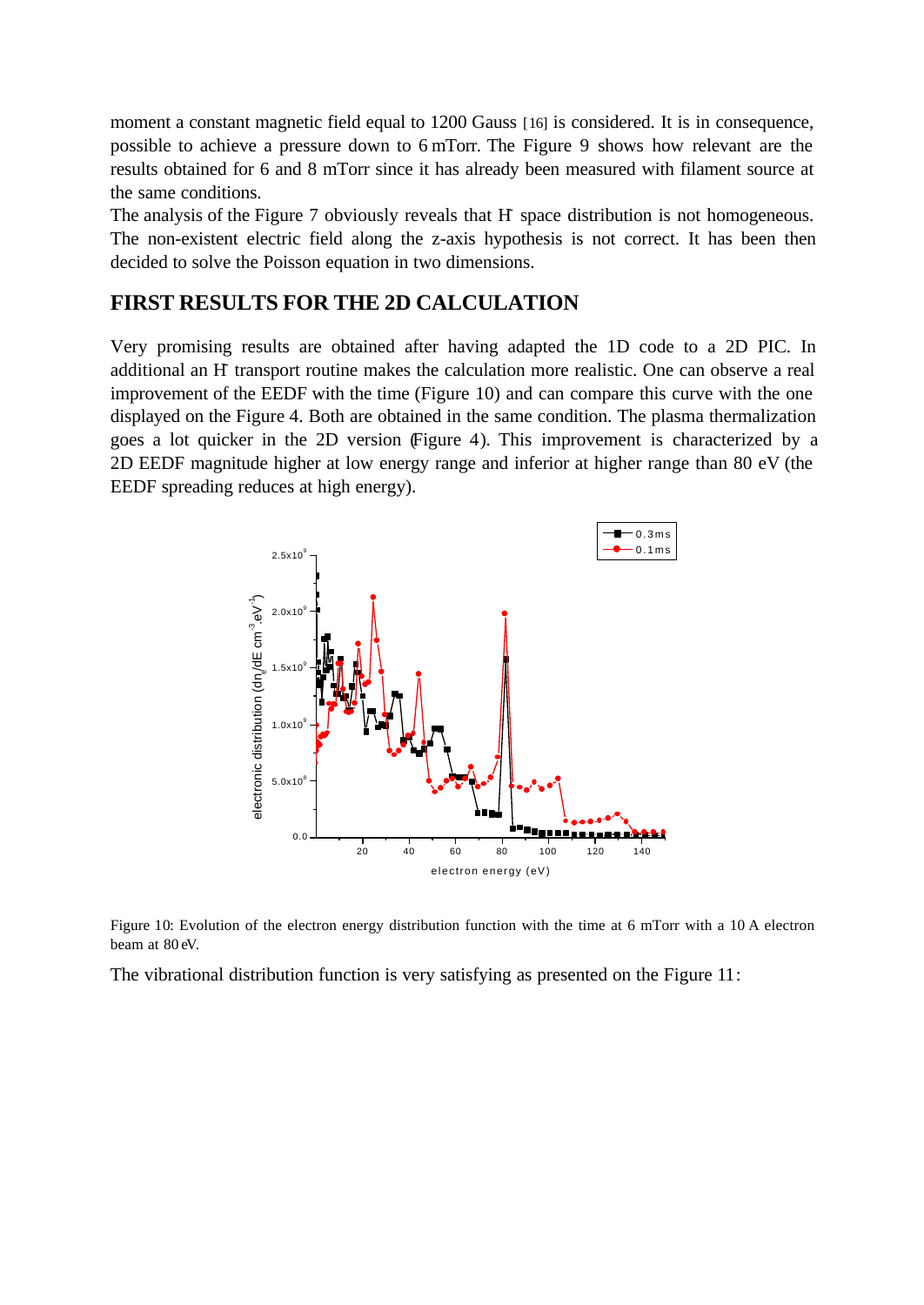

Figure 11: Vibrational distribution for 10 A of electron beam at 80 eV in 6 mTorr.

One can denote that is very important to get an idea about the most valuable energy. It is then possible to proceed to a comparison of the H- ion production for different electron energy beams. Here the H<sup>-</sup> transport has been calculated by using an exponential schema [17] to solve the equation:  $div\Gamma_{H-} = S_{H-}$ . The source term is:

$$
S_{_{H^-}} = n_e . K_{rec} . N_{_{H^-}} + N_{_H} . N_{_{H^-}} . K_{\text{det}} + \frac{N_{_{H^-}}}{\boldsymbol{t}_d} - n_e . \sum_{v=0}^{v=14} N_v . C_{_{att}}(v)
$$

The energy range around 40 eV appears to be the most efficient



Figure 12: average H- density at 0.3 ms for 10 A electron beam at 80 eV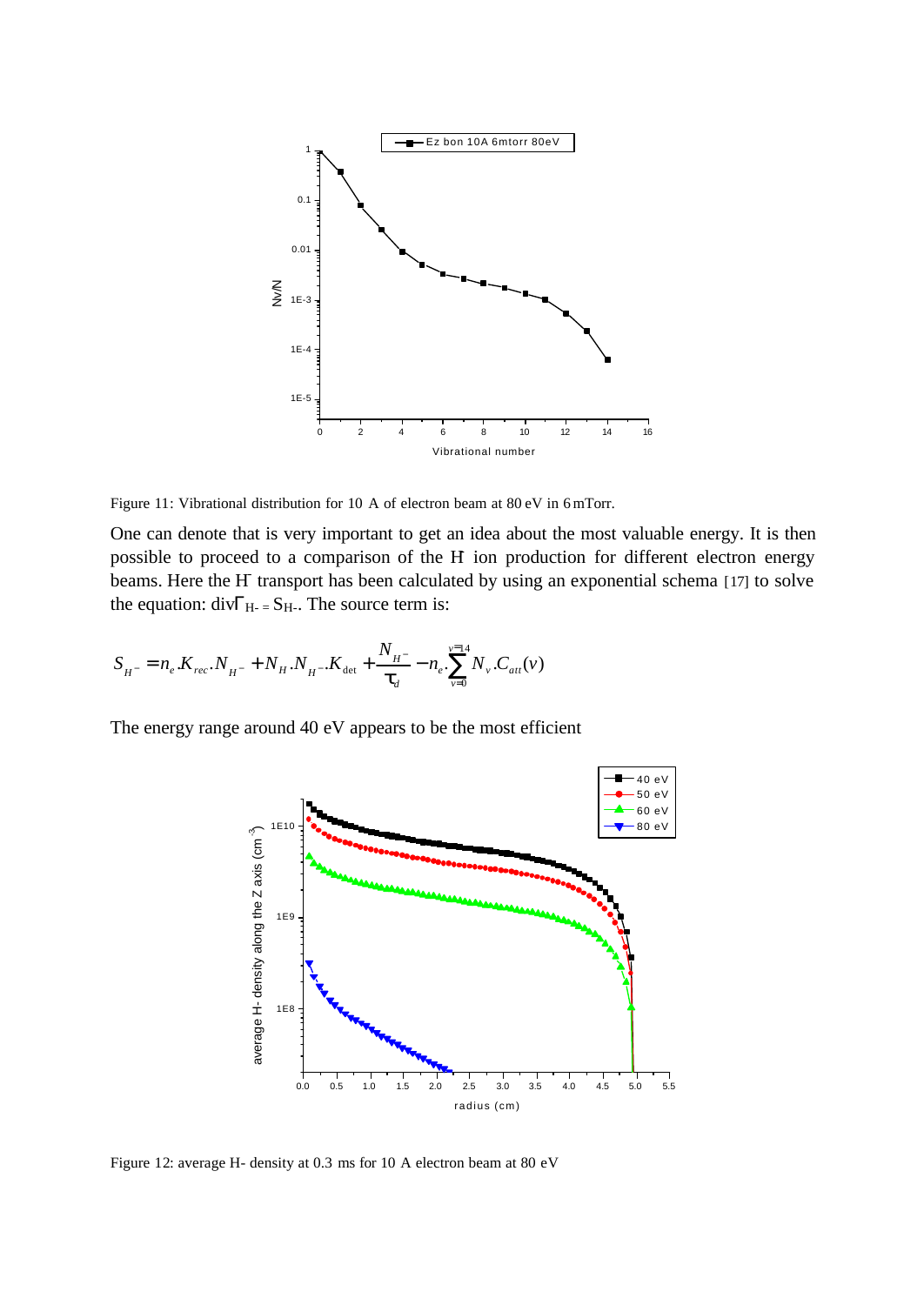The H over electron ratio, gives a probably the best idea of the efficiency of the electron. Injecting electrons at around 40 eV allows the best H- ion density as possible.



Figure 13: H/e ratio for 10 A electron beam 6 mTorr for different energy.

#### **ELECTRON PENETRATION EFFICIENCY**

As shown in the Figure 14 the electron penetration is efficient along around 3 cm. The calculation has been later confirmed by measurements presented the Figure 15.



Figure 14: H- ion production vs the chamber length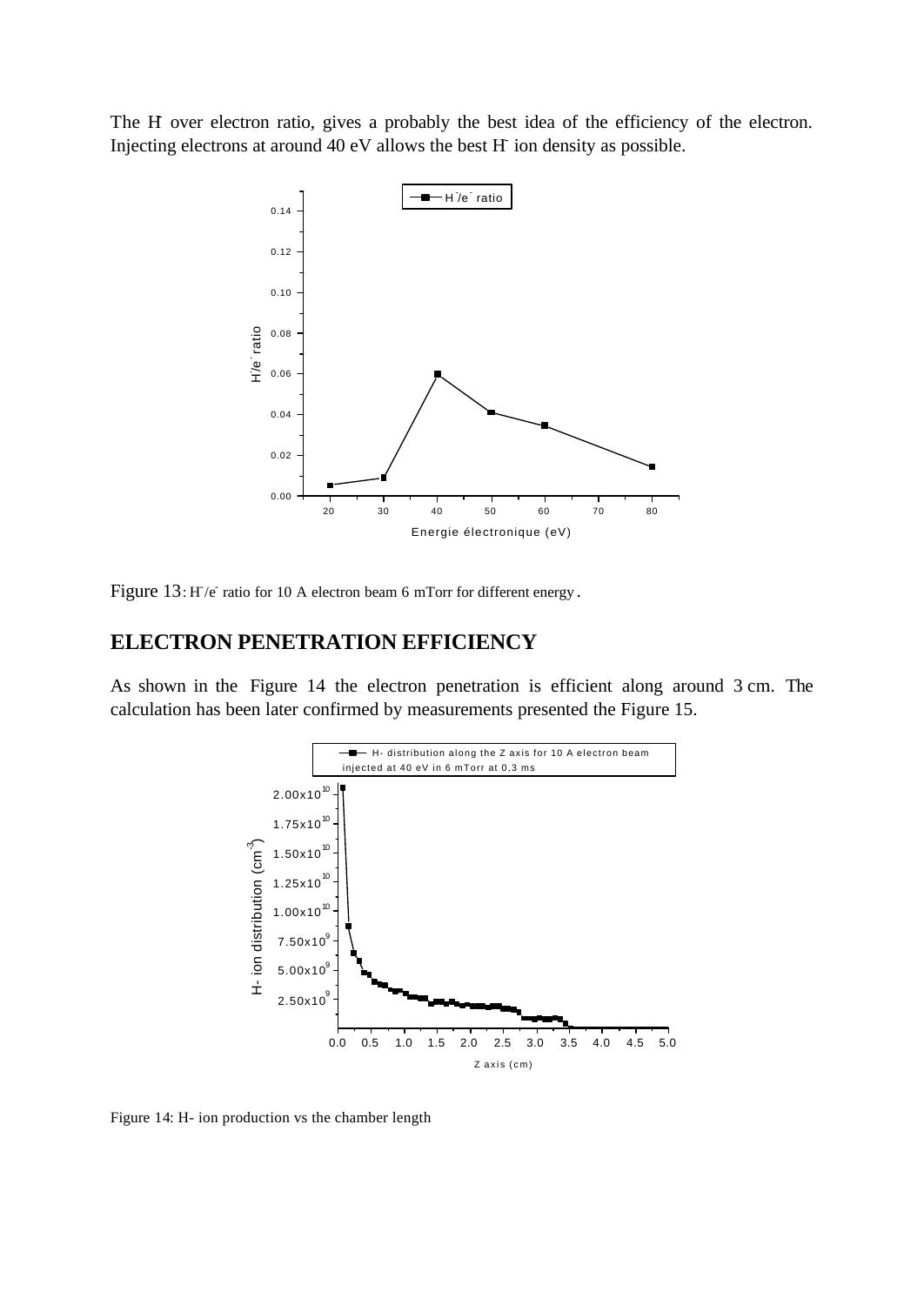

Figure 15: Experimental extracted current vs the chamber length

As shown in the Figure 12 the H ion production is constant along 3 cm with a chamber radius of 5 cm. If the assumption based on the non-extraction of H after 3 cm is correct, the present radius chamber (5 cm) is large enough the keep a high negative ion density along 3 cm. Indeed, the distribution depends on the boundary condition and a larger chamber can provide H- for a larger distance, but shorter is the radius higher is the injected power density. As it is well known, the injected power density plays an important role in the H- production.

## **CONCLUSION**

The code gives some interesting results, which are conforming to experimental measurement done in such a configuration by filament sources. It would help to define where the H ions are produced and place the extraction system at the right place. As it has been calculated an ideal system would be an extraction system placed after 3 cm from the electron injection. If the secondary chamber length were larger than 3 cm, it would not be as much efficient because of two reasons: H losses risk and electron energy efficiency not optimized enough. An ideal chamber radius of 5 cm has been determined as well. Experimental studies have been done in parallel with the ECR H ion source at CEA-Saclay. After introducing a simple stainless steel grid inside the chamber, the H current has been increased by a factor higher than 200. This grid stays intact after many months of non-stop work. Very promising results are expecting. It would be possible thanks to a double grid system to obtain an extraction and injecting system. Taking into account the calculations the ideal H source would be designed as shown in the Figure 16.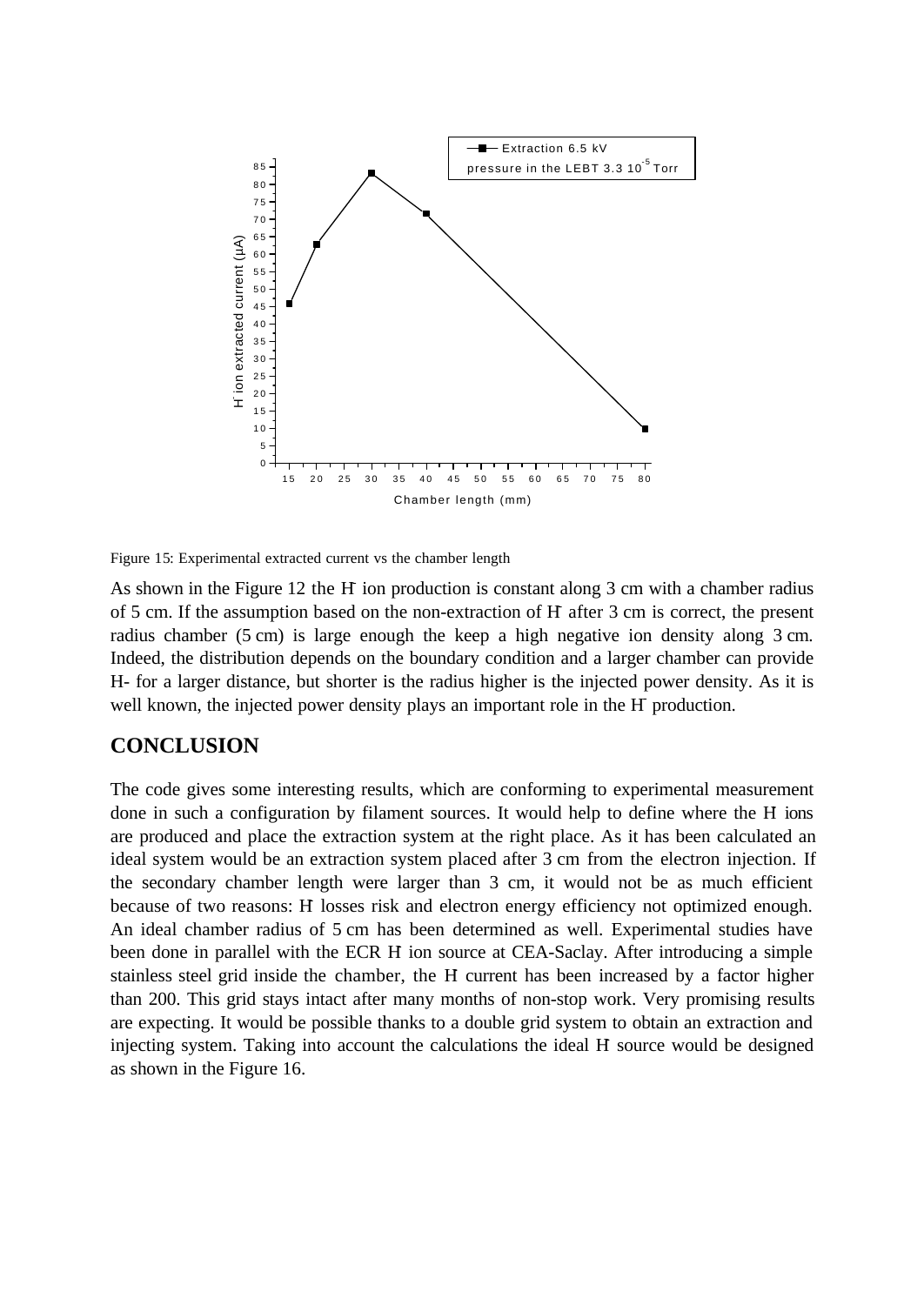

Figure 16: Source as it is thought to be the best.

# **ACKNOWLEDGMENTS**

The authors want to thanks Ziane Kechidi, and Bruno Pottin who kindly offered they computer for running the code. A.France for his advices on the paper. Indeed, the technical staff at CEA Saclay for doing an amazing works on the source. Without them, there is no point to do this code: Francis Harrault and Yannick Gauthier.

## **REFERENCES**

 $\overline{a}$ 

<sup>1</sup> K. Benmeziane, R. Ferdinand, R. Gobin, G. Gousset, 'Study and preliminary results for a new type of ECR Hion source', Review of scientific instruments Vol 75(5) pp. 1729-1731. May 2004

<sup>2</sup> R.Gobin, K.Benmeziane, O.Delferri re, R.Ferdinand, F.Harault and JD Sherman "The CEA/Saclay 2.45 GHz Microwave Ion Source for H<sup>-</sup> Ion Production", AIP Conference proceedings 639, p177-183, 2002

<sup>3</sup> R.Gobin, K.Benmeziane, O.Delferri re, R.Ferdinand, F.Harrault al. "Observation of H Ions Extracted from a 2.45 Ghz Microwave Ion Source",EPAC Conference proceedings, Paris, France, p 1715, 2002.

<sup>4</sup> R.Gobin, P-Y.Beauvais, K.Benmeziane, O.Delferri re, R.Ferdinand, F.Harrault, J-M.Lagniel, J.D.Sherman, "First plasma analysis of the CEA/Saclay ECR hydrogen negative ion source", review of scientific instruments vol73, number2, p983-985, feb2002.

<sup>5</sup> R. Gobin, P-Y. Beauvais, K. Benmeziane, D. Bogard, G. Charruau, O. Delferrire, D. De Menezes, A. France, R. Ferdinand, Y. Gauthier, F. Harrault, J-L. Jannin, J-M. Lagniel, P. Matti, A. Sinanna, J.D. Sherman, P. Ausset, S. Bousson, D. Gardes, B. Pottin, L. Celona, "Saclay High Intensity Light Ion Source Status" ,EPAC Conference proceedings, Paris, France, 2002 page1712-1716

<sup>6</sup> M.B. Hopkins, M. Bacal, and W.G. Graham, "Enhanced volume production of negative ions in the post discharge of a multicusp hydrogen discharge", J. Appl. Phys. vol 70 (4), (15 August 1991), pp2009-2014

<sup>7</sup> G.P.Arrighini, F.Biondi & C.Guidotti, Molecular Phys. vol 41 no 6 (1980) p1501-1514

<sup>8</sup> M.A.P.Lima,T.L.Gibson, McKoy,& [PFTV92] W.M.Huo Phys.Rev.A vol38 (1988) p4527

<sup>9</sup> J.R. Hiskes, Notas Physica 5 (1982) p348